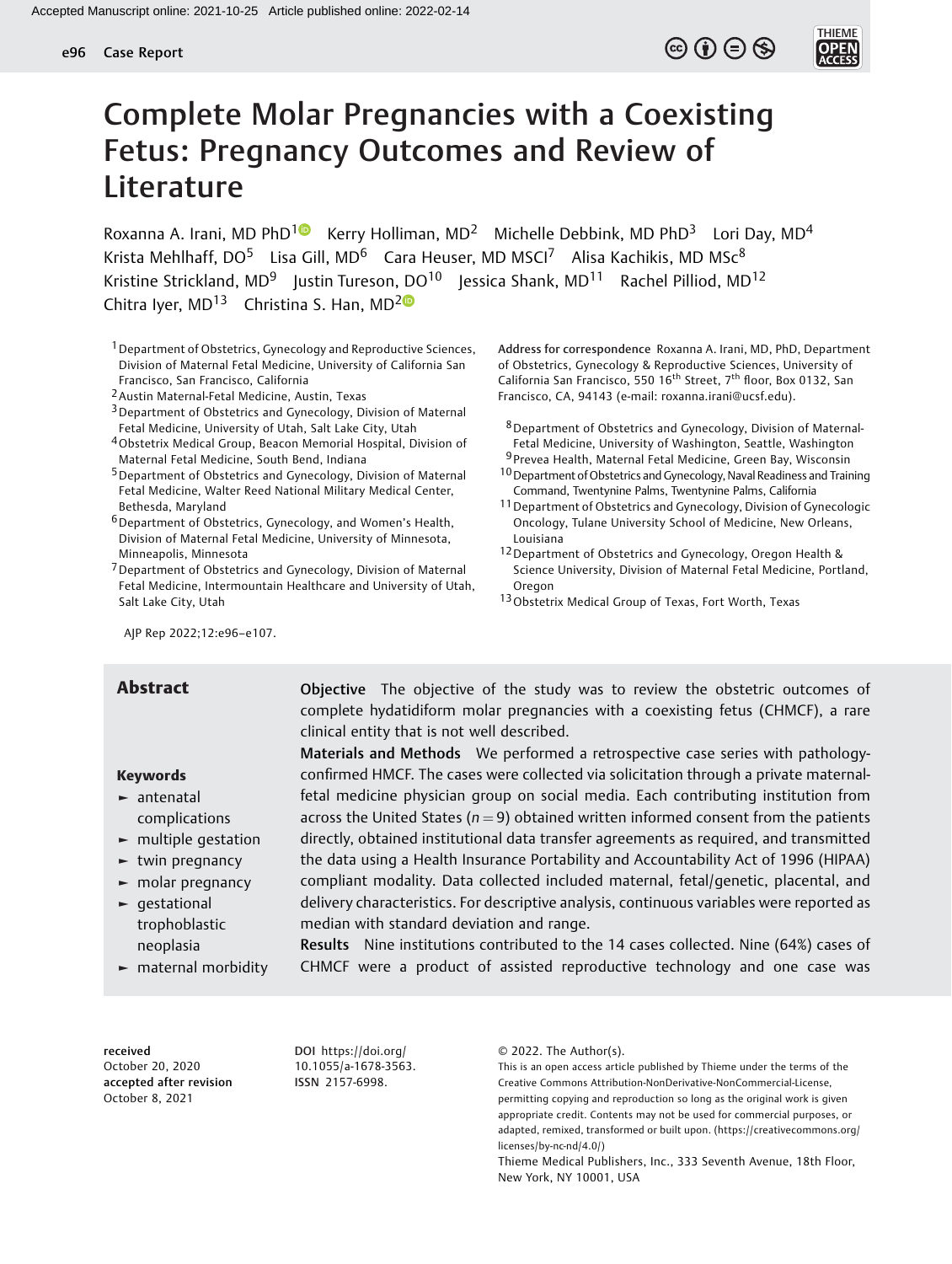trizygotic. The median gestational age at diagnosis was 12 weeks and 2 days (9 weeks–19 weeks and 4 days), and over half were diagnosed in the first trimester. The median human chorionic gonadotropin (hCG) at diagnosis was 355,494 mIU/mL (49,770–700,486 mIU/mL). Placental mass size universally enlarged over the surveillance period. When invasive testing was performed, insufficient sample or no growth was noted in 40% of the sampled cases. Antenatal complications occurred in all delivered patients, with postpartum hemorrhage (71%) and hypertensive disorders of pregnancy (29%) being the most frequent outcomes. Delivery outcomes were variable. Four patients developed gestational trophoblastic neoplasia.

Conclusion This series is the largest report of obstetric outcomes for CHMCF to date and highlights the need to counsel patients about the severe maternal and fetal complications in continuing pregnancies, including progression to gestational trophoblastic neoplastic disease.

#### Key Points

- CHMCF is a rare obstetric complication and may be associated with the use of assisted reproductive technology.
- Universally, patients with CHMCF who elected to manage expectantly developed antenatal complications.
- The risk of developing gestational trophoblastic neoplasia after CHMCF is high, and termination of the pregnancy did not decrease this risk.

Ultrasonographic evidence of an enlarged multicystic placenta with a normal-appearing fetus is an uncommon finding during routine surveillance of pregnancy. The differential diagnoses of these features include partial hydatidiform molar pregnancy with a coexisting fetus (HMCF) or complete HMCF (CHMCF), placental mesenchymal dysplasia (PMD), placental infarcts, chorioangioma, subchorionic hematoma, placental cysts, and placenta accreta spectrum (PAS) disorders. In the context of an otherwise normal-appearing fetus, the obstetrical course and postpartum follow-up of these conditions are vastly different (►Table 1).

In the case of a CHMCF, it is especially important to have an accurate diagnosis. This rare condition, affecting 20,000 to 100,000 pregnancies, $1,2$  is fraught with potential maternal complications, such as hemorrhage, preeclampsia, and preterm delivery of the viable coexisting fetus. Persistent gestational trophoblastic neoplasia (GTN) is also seen more frequently in CHMCF, when compared with a single complete mole, and termination of the pregnancy has not been shown to decrease this risk.<sup>1,3,4</sup>

Although there have been large case series reported on CHMCF, they have focused mainly on outcomes as they relate to the GTN associated with this condition.<sup>1,3,4</sup> In these reports, the use of artificial reproductive technology (ART) was either not reported or, when reported, did not account for a majority of cases (13%). An increased use of ART over the past several decades may affect the prevalence of CHMCF and so obstetricians should be cognizant of this condition and its associated ante-, intra-, and postpartum risks. When an isolated complete molar pregnancy is noted, evacuation of the premalignant molar tissue is recommended. However, in the case of a CHMCF, a woman may elect to be managed

expectantly to prolong the pregnancy. Here, we provide the first multicenter series of CHMCF reporting detailed accounts of the diagnosis, pregnancy outcomes, and postpartum follow-up, as well as a review of existing literature, to aid in the counseling of this at-risk cohort of pregnant women.

#### Materials and Methods

A retrospective analysis of women with CHMCF pregnancies was performed. The cases were collected via solicitation through a private maternal-fetal medicine physician group on social media. Each contributing institution from across the United States ( $n = 9$ ) obtained written informed consent from the patient(s) directly, obtained institutional data transfer agreements as requested, and transmitted the data using a Health Insurance Portability and Accountability Act of 1996 (HIPAA) compliant modality.

Electronic records were reviewed and the following data were identified: maternal characteristics (age, gravidity, parity, prepregnancy body mass index, race, and prior maternal comorbidities); mode of conception; gestational age at diagnosis; human chorionic gonadotropin (hCG) at diagnosis; zygosity of the pregnancy; screening assessments (including laboratory and imaging); antenatal genetics (procedure type, results, and timing); and size of placental mass as measured by prenatal ultrasonography. Maternal complications including vaginal bleeding, hyperthyroidism, and hypertensive disorders of pregnancy were noted. The timing, mode, and indication for delivery, as well as the estimated blood loss or complications of delivery or procedure were recorded. Postnatal confirmation of genetics and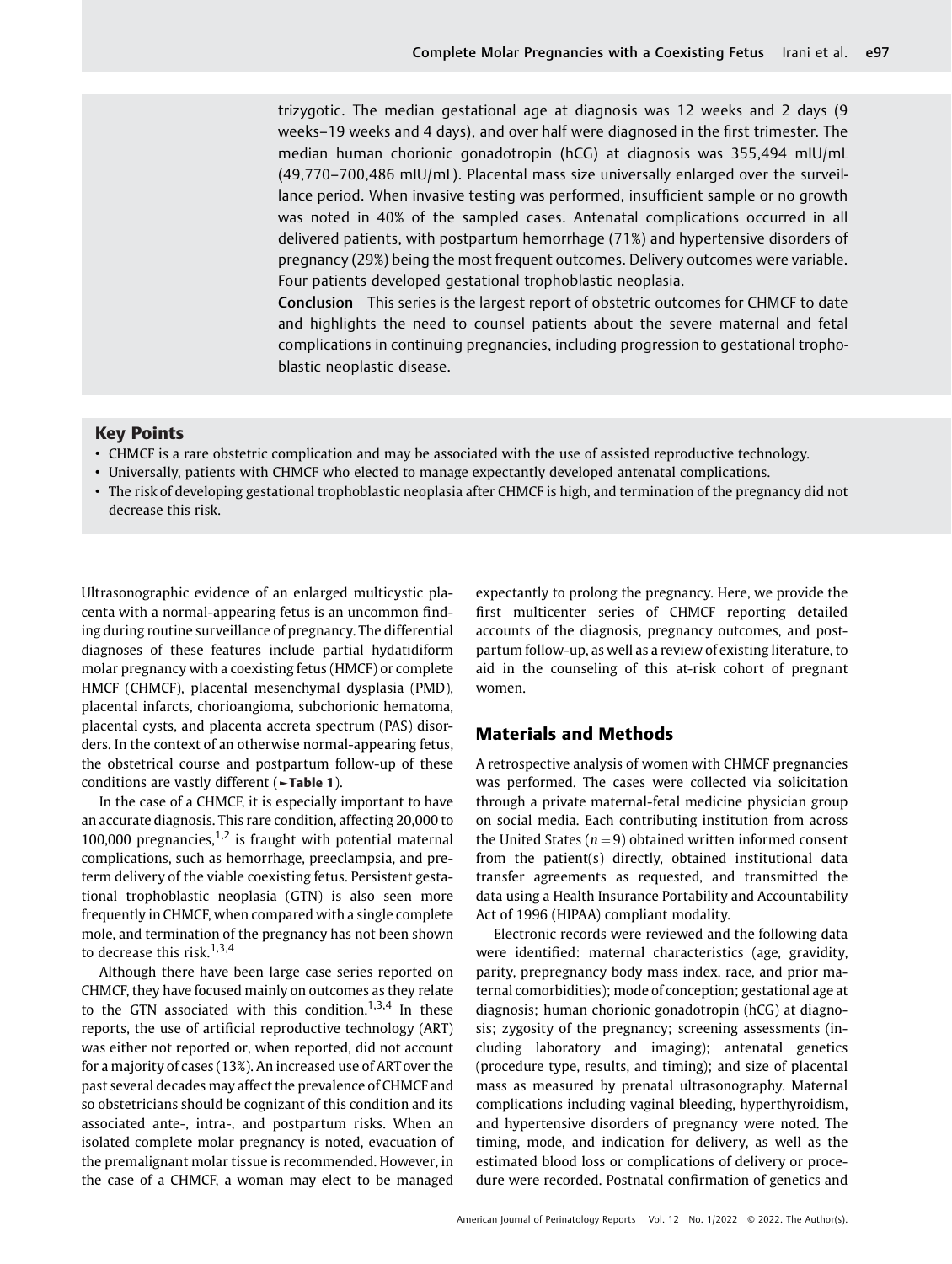Table 1 Comparison of the clinical findings of placental mesenchymal dysplasia (PMD), complete hydatidiform mole (CHM), and partial hydatidiform mole (PHM)

|                                           | <b>PMD</b>                                                                                                                                                                                                 | <b>CHM</b>                                                                                                                                                                     | <b>PHM</b>                                                                                                                                                                                                                                                                                               |
|-------------------------------------------|------------------------------------------------------------------------------------------------------------------------------------------------------------------------------------------------------------|--------------------------------------------------------------------------------------------------------------------------------------------------------------------------------|----------------------------------------------------------------------------------------------------------------------------------------------------------------------------------------------------------------------------------------------------------------------------------------------------------|
| <b>Ultrasound findings</b>                | Findings widely distributed, large edematous villi                                                                                                                                                         | Enlarged multicystic placenta with anechoic regions ("moth-eaten" appearance)                                                                                                  |                                                                                                                                                                                                                                                                                                          |
| Fetus $\overline{18}$                     | • Can be unremarkable<br>• FGR $(50%)$<br>• IUFD or neonatal death<br>(43%)<br>• Consider BWS findings:<br>macroglossia, omphalo-<br>cele, genitourinary ab-<br>normalities, overgrowth,<br>polyhydramnios | • Coexisting fetus can be<br>unremarkable                                                                                                                                      | • May be structurally abnor-<br>mal triploid fetus <sup>19</sup>                                                                                                                                                                                                                                         |
| Pathology                                 | • Enlarged stem villi with<br>loose connective tissue<br>and cisternlike formations<br>• Absent trophoblastic<br>changes                                                                                   | • Hydropic swelling of villi<br>· Diffuse trophoblastic hyper-<br>plasia<br>• Diffuse and marked tropho-<br>blastic atypia at the molar<br>implantation site                   | • Focal trophoblastic hyper-<br>plasia<br>• Marked variability in the size<br>and degree of swelling, and<br>cavitation of the villi<br>• Marked scalloping and<br>prominent stromal tropho-<br>blastic inclusion in the villi<br>• Focal and mild trophoblastic<br>atypia at molar implantation<br>site |
| <b>Associated maternal</b><br>morbidities | None identified                                                                                                                                                                                            | $\cdot$ GTN<br>• Preeclampsia<br>• Choriocarcinoma                                                                                                                             | 1. GTN<br>2. Preeclampsia<br>3. Choriocarcinoma                                                                                                                                                                                                                                                          |
| Cytogenetics                              | • Normal karyotype (89%)<br>$\bullet$ 46 XX (78%), 46 XY (22%)<br>• BWS: confirmed or sus-<br>pected (23%) <sup>20</sup>                                                                                   | • 46 XX: haploid 23 X sperm<br>duplicates its own chromo-<br>somes $21,22$<br>• 46 XY: ova penetrated by 2<br>sperm (dispermy), 46 XY <sup>23</sup>                            | • Triploidy: extra haploid<br>sperm <sup>4</sup>                                                                                                                                                                                                                                                         |
| <b>Clinical presentation</b>              | No definitive clinical charac-<br>teristics, but may be associat-<br>ed with preterm<br>labor, secondary to amniotic<br>fluid abnormalities                                                                | • Vaginal bleeding<br>• Size greater than dates<br>• Theca lutein cysts<br>• Hyperemesis<br>• Preeclampsia<br>• Hyperthyroidism<br>• Pulmonary edema<br>• Respiratory distress | • Commonly diagnosed after<br>missed or incomplete abor-<br>tion, based on pathology                                                                                                                                                                                                                     |

Abbreviations: BWS, Beckwith–Wiedemann syndrome; CHM, complete hydatidiform mole; FGR, fetal growth restriction; GTN, gestational trophoblastic neoplasia; IUFD, intrauterine fetal demise; PHM, partial hydatidiform mole; PMD, placental mesenchymal dysplasia.

pathology, postpartum follow-up, including hCG trend and time to nadir, diagnosis of GTN, and subsequent treatments were identified.

Fetal and neonatal outcomes recorded included any structural anomalies noted prenatally, intrauterine fetal growth restriction, intrauterine or neonatal fetal demise, and neonatal birthweight.

#### Statistical Analysis

For descriptive analysis, continuous variables were reported as median with standard deviation and range. Categorical variables were reported as proportions.

## Results

After solicitation via social media, nine institutions were able to obtain patient consent and contributed 14 cases in total.

Clinical characteristics of the patients are delineated in ►Table 2.

Of the cases presented here, 64% were the product of ART: 29% ovulation induction alone, 21% ovulation induction with intrauterine insemination, and 14% in vitro fertilization. Only five cases (36%) were due to spontaneous conception. The median gestational age at diagnosis was 12 weeks and 2 days (9 weeks–19 weeks and 4 days), with  $64\%$  ( $n = 9$ ) diagnosed in the first trimester and the remaining diagnosed by 20 weeks of gestation. Upon either diagnosis or suspicion of diagnosis, all patients were referred to a maternal-fetal medicine specialist, who was involved in the remainder of the pregnancy. The median hCG at diagnosis was 355,494 mIU/mL (49,770–700,486 mIU/mL). The largest dimension of the placental mass at the time of diagnosis varied, ranging from 3.5 to 12 cm. The size of the placental mass universally enlarged over the antenatal surveillance period. Antenatal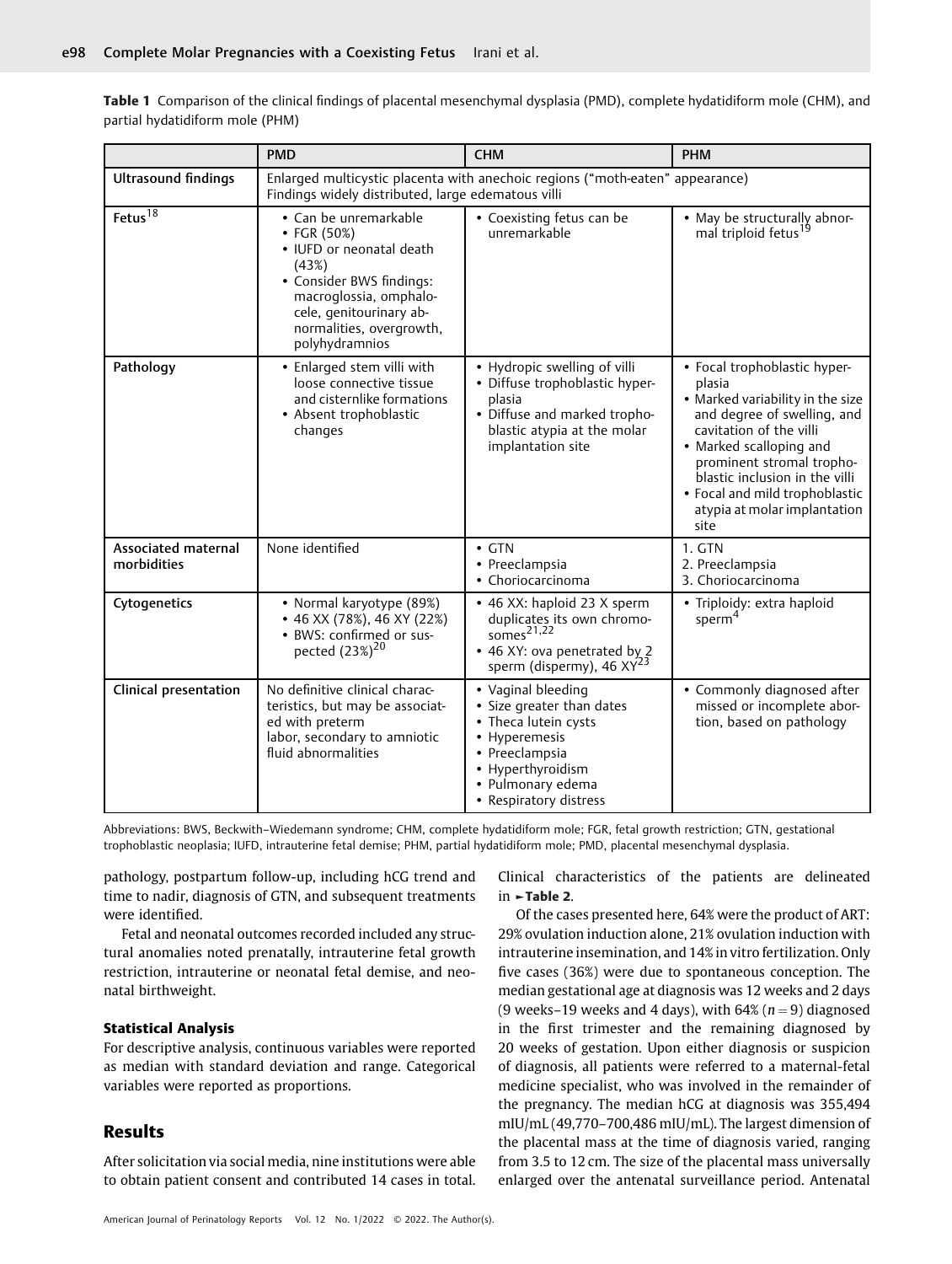| Case no. | Age (y) | G/P    | Conception  | <b>BMI</b> | Race/ethnicity  | Comorbidities                                    |
|----------|---------|--------|-------------|------------|-----------------|--------------------------------------------------|
|          | 30      | 2/1001 | OI/GnTP/IUI | 20.8       | Caucasian       | None                                             |
| 2        | 27      | 1/0    | OI/CC       | 26.7       | Caucasian       | PCOS, seizure disorder on Lamictal               |
| 3        | 36      | 1/0    | OI/CC/IUI   | 30.6       | Caucasian       | Lupus on Plaquenil                               |
| 4        | 32      | 2/1001 | Spontaneous | 23.0       | Caucasian       | None                                             |
| 5        | 26      | 2/0010 | Spontaneous | 34.0       | Caucasian/Asian | Anxiety, depression                              |
| 6        | 29      | 2/1001 | OI/GnTP     | 22.6       | Caucasian       | Chronic HTN                                      |
| 7        | 27      | 1/0    | OI/CC       | 36.0       | Caucasian       | None                                             |
| 8        | 35      | 2/1001 | Spontaneous | 31.6       | White           | h/o Roux-en-Y, anemia, h/o gestational HTN       |
| 9        | 28      | 8/2052 | OI/GnTP     | 28.2       | White           | Migraine, PCOS with infertility                  |
| 10       | 28      | 3/1011 | Spontaneous | 19.4       | Arab-American   | h/o 2nd trimester IUFD (19 wk)                   |
| 11       | 32      | 4/2012 | Spontaneous | 21.0       | White           | h/o bilateral PE, h/o 2nd trimester IUFD (16 wk) |
| 12       | 38      | 2/1001 | IVF         | 22.9       | Asian           | seizures on levetiracetam and lamotrigine        |
| 13       | 34      | 3/1011 | COH/IUI     | 24.0       | Caucasian       | None                                             |
| 14       | 33      | 1/0    | <b>IVF</b>  | 21.0       | Asian           | Asthma                                           |

Table 2 Patient characteristics and comorbidities

Abbreviations: BMI, body mass index; CC, clomiphene citrate; COH, controlled ovarian hyperstimulation; GnTP, gonadotropin; h/o, history of; HTN, hypertension; IUI, intrauterine insemination; IUFD, intrauterine fetal demise; IVF, in vitro fertilization; OI, ovulation induction; PCOS, polycystic ovarian syndrome; PE, pulmonary embolism.

genetic analysis was performed in 10 of the 14 cases. Insufficient sample or no growth of the sample from either amniocentesis ( $n = 5$ ) or chorionic villous sampling (CVS;  $n = 5$ ) was a common finding, occurring in 40% of cases sampled  $(n = 4)$ .

In the reported dizygotic CHMCF pregnancies, no malformations were identified. The one case of trizygotic CHMCF pregnancy had a complete mole, a coexisting structurally normal fetus, and a partial molar pregnancy with cystic hygroma and complex congenital heart defect.

Antenatal management and complications are described in ►Table 3. Universally, patients with CHMCF experienced some form of antenatal complication, including vaginal bleeding (10; 71%), hypertensive disorder of pregnancy (4; 28.9%), pulmonary edema (1; 0.7%), and hyperthyroidism (1; 0.7%). Of the patients with vaginal bleeding, 4 of 10 (40%) required admission and/or transfusion. The case of hyperthyroidism required medical treatment with antithyroid medications and ultimately resulted in termination of pregnancy.

The majority of patients opted for expectant management (64.3%,  $n = 9$ ), and the average GA at delivery was 28 weeks and 3 days (16 weeks and 6 days to 34 weeks and 5 days). One patient developed an early-onset HELLP-like syndrome at 16 weeks and 6 days, which prompted treatment with dilation and evacuation (D&E). Another patient experienced persistent vaginal bleeding throughout the pregnancy, resulting in preterm labor and vaginal delivery at 20 weeks and 2 days. A third patient developed hemorrhage and chorioamnionitis and was delivered at 17 weeks and 5 days. Two patients who opted for expectant management also had postpartum hemorrhage, with one of these requiring a hysterectomy due to bleeding after emergent delivery at 24 weeks and 5 days. She subsequently required treatment for metastatic GTN (►Table 3).

None of the patients who opted for termination of pregnancy had complications from the procedure, including hemorrhage (►Table 3). One of the patients who underwent termination of pregnancy developed pulmonary edema at 20 weeks 0 days at the time of diagnosis.

GTN was diagnosed in 28.6% of patients ( $n = 4$ ), with two (2/8; 25%) from the expectant management group and two (2/5; 40%) from the termination group. The two cases of GTN from the termination group were International Federation of Gynecology and Obstetrics (FIGO) stages 1 and 3, while the two cases from the expectant management were FIGO stages 3 and 4. All were treated with intravenous (IV) methotrexate. One patient also received leucovorin, and the patient with FIGO stage 4 disease also received IV dactinomycin. Two of these patients were also noted to have a nadir in their hCG levels by day 56 postdelivery/evacuation.

#### **Discussion**

In this series, we analyzed the patient characteristics, diagnosis, pregnancy complications, and resultant obstetric outcomes of 14 pregnancies complicated by CHMCF. Complete hydatidiform moles (CHM) are generally homozygous 46, XX and result from duplication of the haploid genome of a single sperm following fertilization of an ovum in which the maternal chromosomes are lost during meiosis, or due to postzygotic diploidization in a triploid conception.<sup>5</sup> A multizygotic pregnancy consisting of a partial or complete HMCF is a rare complication of pregnancy, and the available cases series to date focus on GTN risk, instead of obstetrical risk.<sup>6</sup> A multicystic placental mass on ultrasound imaging is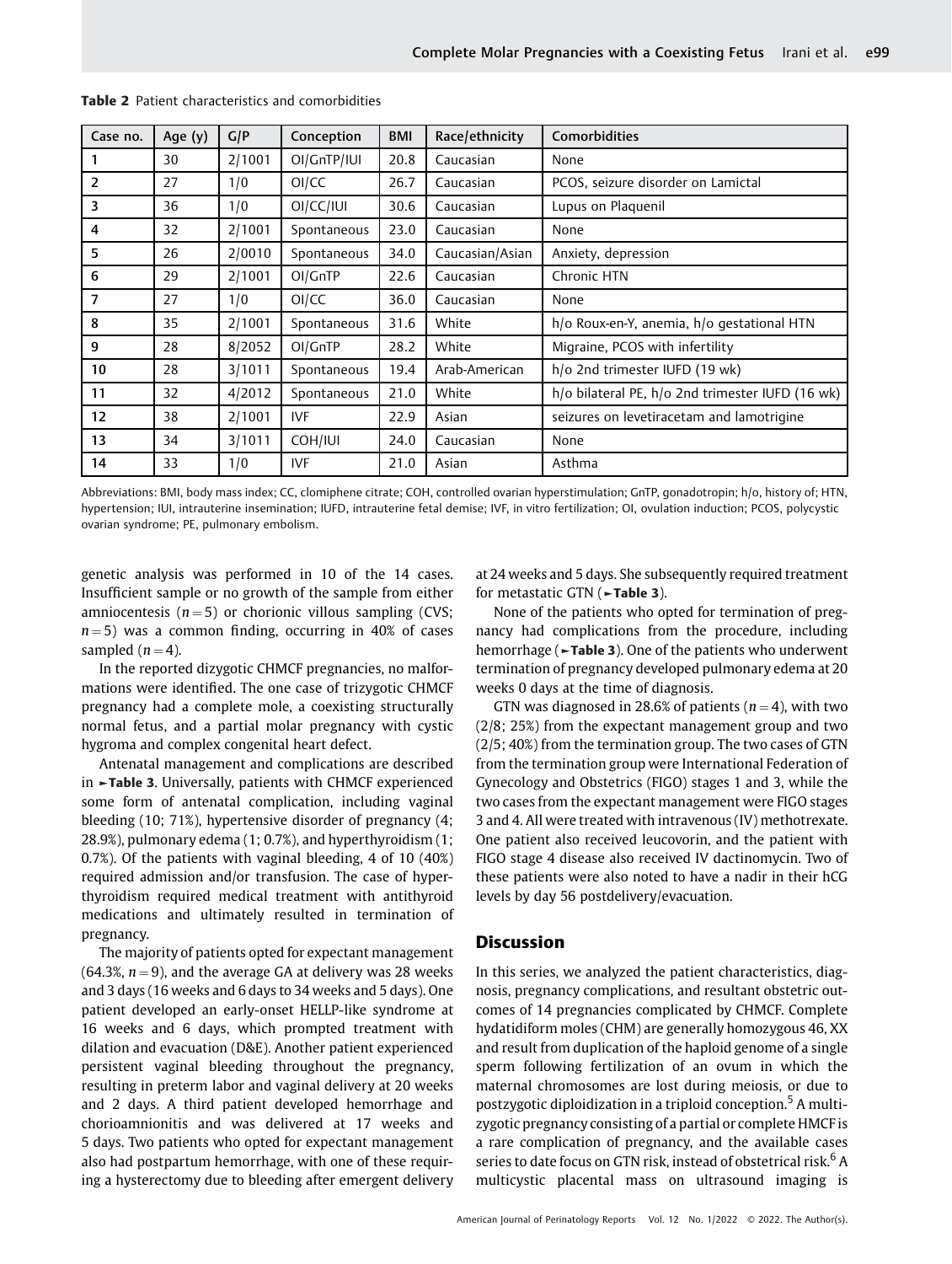| Case<br>ρ.               | Planned management                                                                                   | Complications                                                                                                                                                                                                                                        | GA at delivery                  | Delivery type                                       | EBL (mL) | Genetics<br>prenatal | hCG trend                           | Subsequent Dx                                   | Treatment                         |
|--------------------------|------------------------------------------------------------------------------------------------------|------------------------------------------------------------------------------------------------------------------------------------------------------------------------------------------------------------------------------------------------------|---------------------------------|-----------------------------------------------------|----------|----------------------|-------------------------------------|-------------------------------------------------|-----------------------------------|
|                          | Serial growth ultrasounds<br>Termination when HELLP<br>declined termination)<br>Expectant (initially | SAB of twin B at 14 wk<br>HELLP at 16 wk                                                                                                                                                                                                             | 16 wk and 6 d                   | <b>D&amp;E</b>                                      | 1,000    | 70 XXXY              | Plateau at 8 wk<br>PP               | Metastatic GTN<br>(FIGO stage 3)<br>ung nodules | IV MTX                            |
| $\sim$                   | Serial growth ultrasounds<br>Expectant (declined ter-<br>mination)                                   | VB (admission)<br>Preterm labor<br>Anemia                                                                                                                                                                                                            | ᠊ᢦ<br>20 wk and 2               | SVD                                                 | 300      | None                 | Nadir by 12 wk<br>PP                | None                                            | None                              |
| ς                        | Expectant                                                                                            | Tachycardia<br>Palpitations<br>УB                                                                                                                                                                                                                    | 13 wk and 3 d                   | D&E                                                 | 200      | $\overline{12}$      | Nadir by 13 wk<br>PP                | None                                            | None                              |
| 4                        | Expectant (declined<br>termination)                                                                  | sion) Anemia/transfusion<br>Hyperthyroidism (admis-<br>postpartum hemorrhage<br>PEC with severe features<br>Intraoperative transfu-<br>Hemorrhage with pas-<br>Hysterectomy due to<br>sage of molar tissue<br>sion (3 U pRBC)<br>$(2 U)$ pRBC)<br>уB | 24 wk and 5 d                   | Emergent classi-<br>cal CD                          | 2,500    | None                 | Nadir by 8 wk PP,<br>then increased | Metastatic GTN<br>FIGO stage 4                  | dactinomycin<br>IV MTX<br>then IV |
| m                        | Desired termination                                                                                  | Pulmonary edema                                                                                                                                                                                                                                      | ᠊ᢦ<br>21 wk and 1               | <b>D&amp;E</b>                                      | 125      | None                 | Nadir by 7 wk PP                    | None                                            | None                              |
| م                        | Serial growth ultrasounds<br>Expectant<br>Serial laboratories                                        | Superimposed PEC with<br>severe features<br>SAB of twin A<br>$\sqrt{B}$                                                                                                                                                                              | 34 wk and 5 d                   | SVD                                                 | 250      | None                 | Nadir by 4 wk PP                    | None                                            | None                              |
| L                        | Serial growth ultrasounds<br>Expectant<br>Serial laboratories                                        | <b>CHTN</b><br>УB                                                                                                                                                                                                                                    | ᠊ᠣ<br>$\sim$<br>34 wk and       | Classical CD                                        | 1,000    | None                 | Not available                       | None                                            | None                              |
| $\infty$                 | Serial growth ultrasounds<br>Serial laboratories<br>Expectant                                        | Postpartum hemorrhage<br>VB and anemia<br>己                                                                                                                                                                                                          | $\mathbf \sigma$<br>32 wk and 2 | CD due to funic<br>Urgent classical<br>presentation | 1,500    | None                 | Nadir by 7 wk PP                    | None                                            | None                              |
| G                        | Serial growth ultrasounds<br>Serial laboratories<br>Expectant                                        | Fever and tachycardia<br>(unclear diagnosis)<br>MH<br>王<br>己<br>$\mathfrak{S}$                                                                                                                                                                       | 28 wk and 3 d                   | gys                                                 | 350      | None                 | Nadir by 10 wk<br>PP                | None                                            | None                              |
| $\overline{\phantom{0}}$ | Desired termination                                                                                  | pitations (started methi-<br>Abnormal TFTs with pal-<br>mazole)                                                                                                                                                                                      | 15 wk                           | D&E                                                 | 250      | None                 | Nadir by 4 wk PP<br>then elevated   | Metastatic GTN<br>FIGO stage 3                  | IV MTX and<br>leucovorin          |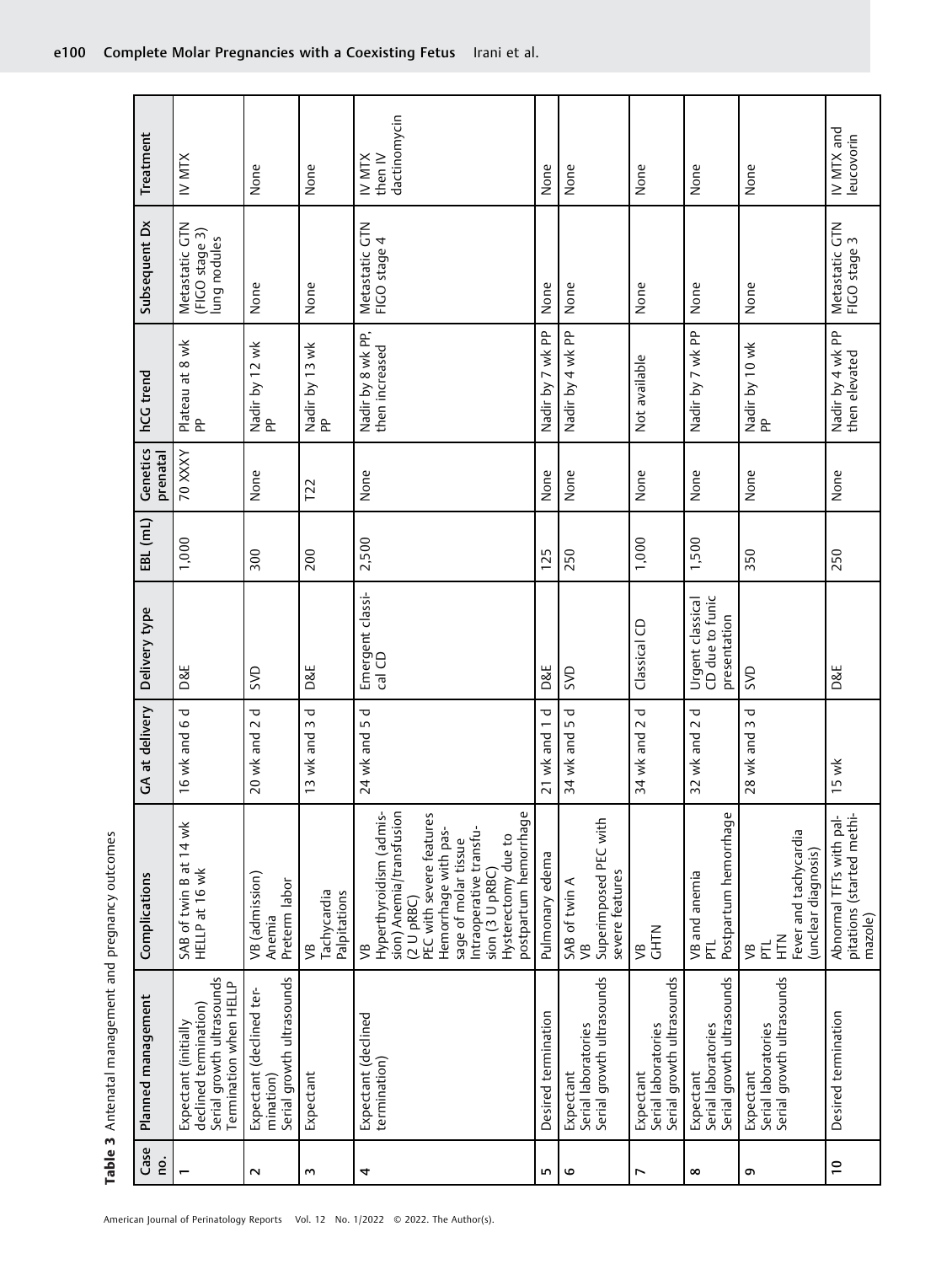| r |
|---|
|   |
|   |
|   |
|   |
|   |
|   |
|   |
|   |

|                | Case   Planned management                                                                                                                                                                                                      | Complications                                                   | GA at delivery   Delivery type |     |     |          | EBL (mL)   Genetics   hCG trend | Subsequent Dx          | Treatment |
|----------------|--------------------------------------------------------------------------------------------------------------------------------------------------------------------------------------------------------------------------------|-----------------------------------------------------------------|--------------------------------|-----|-----|----------|---------------------------------|------------------------|-----------|
| <u>c</u>       |                                                                                                                                                                                                                                |                                                                 |                                |     |     | prenatal |                                 |                        |           |
|                |                                                                                                                                                                                                                                | Bilateral ovarian masses<br>$(largest 10 \times 9 \times 8$ cm) |                                |     |     |          |                                 |                        |           |
|                | Serial growth ultrasounds<br>Serial laboratories<br>Expectant                                                                                                                                                                  | ᢟ                                                               | 34 wk and 2 d   SVD            |     | 300 | None     | Nadir by 6 wk PP                | None                   | None      |
| $\overline{C}$ | Desired termination                                                                                                                                                                                                            | $\approx$                                                       | 16 wk and 6 d   D&E            |     | 250 | None     | Nadir by 12 wk<br>å             | None                   | None      |
| $\mathbf{u}$   | Desired termination                                                                                                                                                                                                            | None                                                            | 15 wk                          | D&C | 50  | None     | Plateau at 2 wk<br>å            | FIGO stage 1<br>א<br>5 | IV MTX    |
| $\frac{4}{1}$  | Expectant                                                                                                                                                                                                                      | Postpartum hemorrhage<br>Chorioamnionitis                       | 17 wk and 5 d SVD              |     | 500 | 46 XX    | Nadir by 12 wk<br>å             | None                   | None      |
|                | Asheli and allama dinastion on and cure than 1985. Allama 1986 and 2000 and 2000 and 2000 and 2000 and 2000 and 2000 and 2000 and 2000 and 2000 and than 1997. The state of the back of the state of the contract of the contr |                                                                 |                                |     |     |          |                                 |                        |           |

disease; GTN, gestational hypertension; HELLP, hemolysis, elevated liver enzymes, low platelets; HTN, hypertension; IV, intravenous; MTX, methotrexate; PTL, preterm labor; PP, postpartum; SAB, spontaneous Abbreviations: CD, cesarean delivery; D&C, dilation and curettage; D&E, dilation and evacuation; FIGO, International Federation of Gynecology and Obstetrics; GA, gestational age; GTD, gestational trophoblastic Abbreviations: CD, cesarean delivery; D&C, dilation and curettage; D&E, dilation and evacuation; FiGO, International Federation of Gynecology and Obstetrics; GA, gestational age; GTD, gestational trophoblastic disease; GTN, gestational hypertension; HELLP, hemolysis, elevated liver enzymes, low platelets; HTN, hypertension; IV, intravenous; MTX, methotrexate; PTL, preterm labor; PP, postpartum; SAB, spontaneous abortion; SVD, spontaneous vaginal delivery; VB, vaginal bleeding; PRBC, packed red blood cells. abortion; SVD, spontaneous vaginal delivery; VB, vaginal bleeding; PRBC, packed red blood cells. typically seen in the first trimester (►Figs. 1–4 and ►Supplementary Video S1) and should trigger a referral to a maternal-fetal medicine specialist for further imaging and potential diagnostic testing. With improved ultrasound technology and rising rates of  $ART^7$  HMCF diagnoses may be made earlier and more frequently, highlighting the importance of data accrual on the course and outcome of these pregnancies.<sup>8</sup>

The differential diagnosis of a multicystic placenta with a coexisting fetus can be broad, as a multicystic placenta can represent a hydropic abortus, chromosomal abnormalities, digynic triploid conceptions, PMD, or a molar pregnancy. These distinct diagnoses have varying complications, potential outcomes, and management strategies. The ability to differentiate between these diagnoses is key for optimal counseling and management. Pregnancies with these sonographic findings should be evaluated by and co-managed with a maternal-fetal medicine subspecialist. Maternal serum α-fetoprotein (MSAFP) measurements and β hCG measurements are helpful in confirming the diagnosis. The levels in our case series are comparable to previous case series with β hCG levels greater than 150,000 mIU/mL. Previous cases series have suggested a plateau of  $\beta$  hCG levels in the second trimester and that a failure to reach a plateau was associated with increased risk of adverse pregnancy outcomes.<sup>7</sup>

Ultrasound, β hCG, and MSAFP may not provide sufficient data to differentiate between possible diagnoses; thus, invasive diagnostic testing may be necessary for genetic analysis. Amniocentesis can be utilized to evaluate for a triploidy in the coexistent fetus or the placenta as this would be suggestive of a partial hydatidiform mole. Previous literature has suggested CVS of the suspected molar tissue as an alternative via molecular genotyping and segregation analysis of paternal and placental alleles, as absence of maternal alleles can confirm a diandrogenic complete mole. $9-11$  Our series is the first to report common use of invasive testing in CHMCF, and to show that 40% of invasive procedures may yield no growth or insufficient sample in these cases. Preprocedural counseling regarding invasive testing should include this potential outcome of testing.

Furthermore, CHM is well recognized to have the potential for local invasion and distant spread. It has also been suggested that persistent trophoblastic disease and metastatic GTN are more pervasive with a multifetal gestation with concurrent mole, up to 30% increased risk.<sup>12</sup> β hCG and molar volumes have been used to predict malignant potential, although this is an area where more research is needed.<sup>12</sup>

The presence of a CHMCF creates complications for both the mother and the fetus with the clinical course frequently complicated by vaginal bleeding, preeclampsia, hyperemesis gravidarum, hyperthyroidism, and gestational trophoblastic disease.<sup>10</sup> Our case series describes the complication rates in a modern cohort, particularly highlighting the significance of morbid vaginal bleeding and hypertensive disorders of pregnancy in these women. A recent systemic review reported similar findings of a high rate of perinatal morbidities.<sup>13</sup>

Including the cases reported in this series, 16 reports of trizygotic pregnancy with two coexisting fetuses and a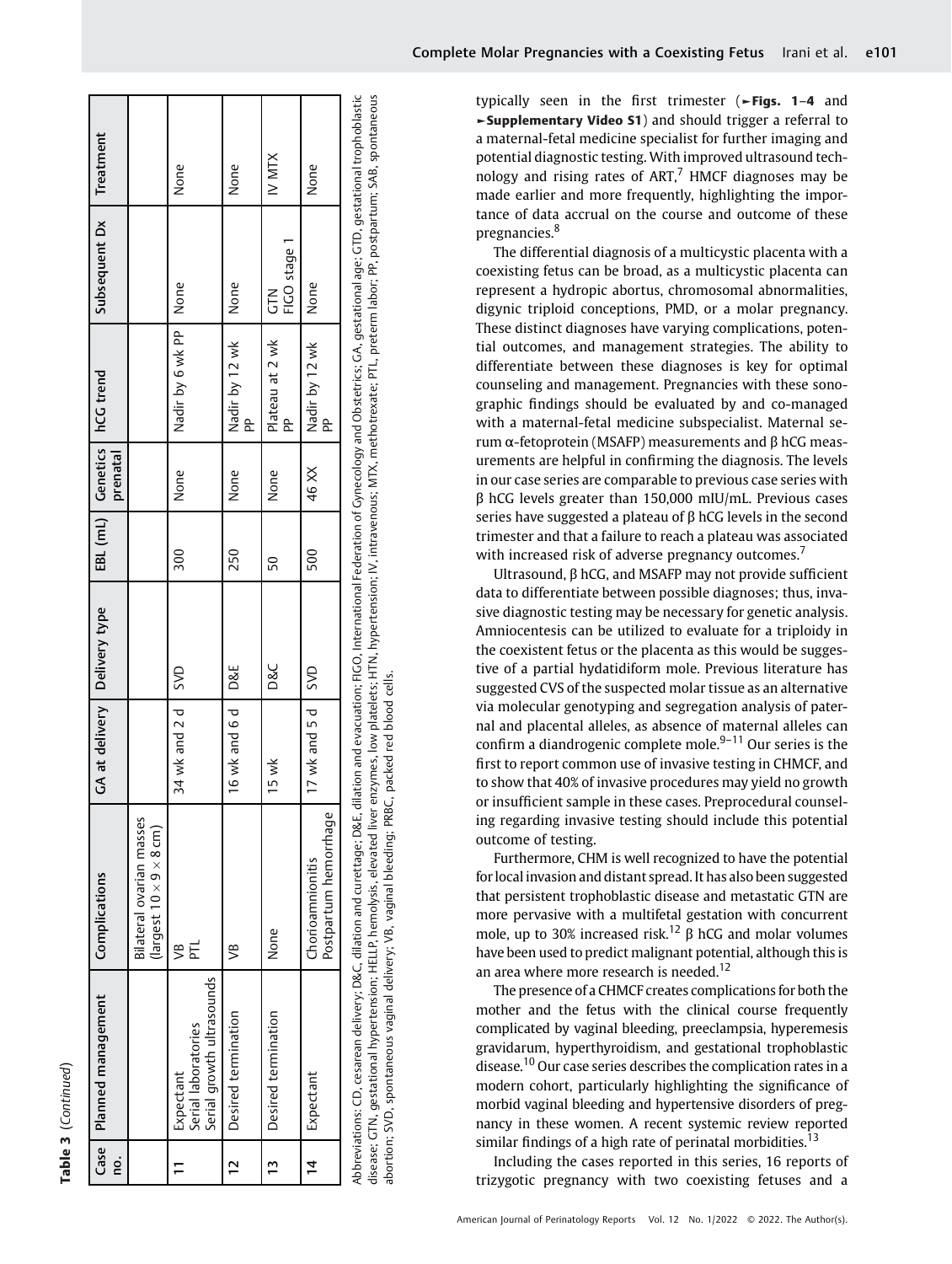

Fig. 1 Dizygotic pregnancy with large complete hydatidiform molar tissue and normal placenta.



Fig. 2 Dizygotic pregnancy at 11 weeks and 4 days with complete hydatidiform molar tissue and viable fetus.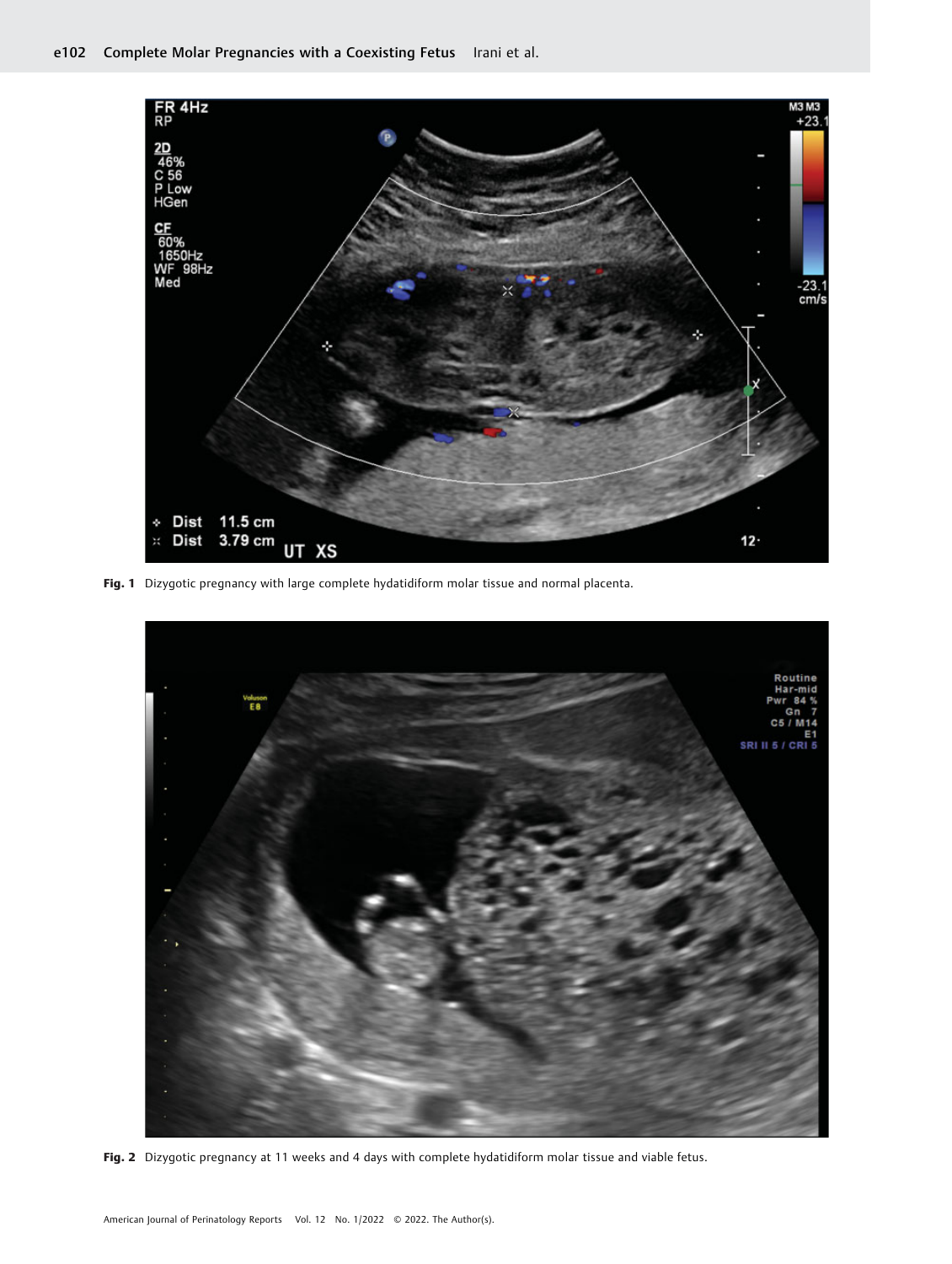

Fig. 3 Dizygotic pregnancy with complete hydatidiform molar tissue and abutting normal placenta from a viable fetus.



Fig. 4 Trizygotic pregnancy at (A) 11 weeks and 5 days with complete hydatidiform molar tissue and at (B) 24 weeks with the head of twin B and complete hydatidiform molar tissue.

complete mole have been reported (►Table 4).5,9,10,14–<sup>16</sup> Of the 16 cases, 87.5% have been pregnancies conceived with ovulation induction medications. The clinical course of these pregnancies shows that vaginal bleeding is very common, presenting in 59% of the cases reported to date.

The risk of GTN is higher in the presence of a complete mole compared with a partial mole (14–20% compared with  $1-5$ %).<sup>5</sup> GTN can include invasive mole, choriocarcinoma, placental site trophoblastic tumor, and epithelioid trophoblastic tumor. The series reported here suggests that the incidence of GTN may be higher in CHMCF than in other molar pregnancies, with 28.6% of patients in this series having GTN. Although the group who opted for termination had a high percentage of GTN, the FIGO stages appeared to be lower. This highlights the importance of counseling regarding the risk of distant metastatic disease with expectant management and need for close patient follow-up postdelivery of patients with CHMCF.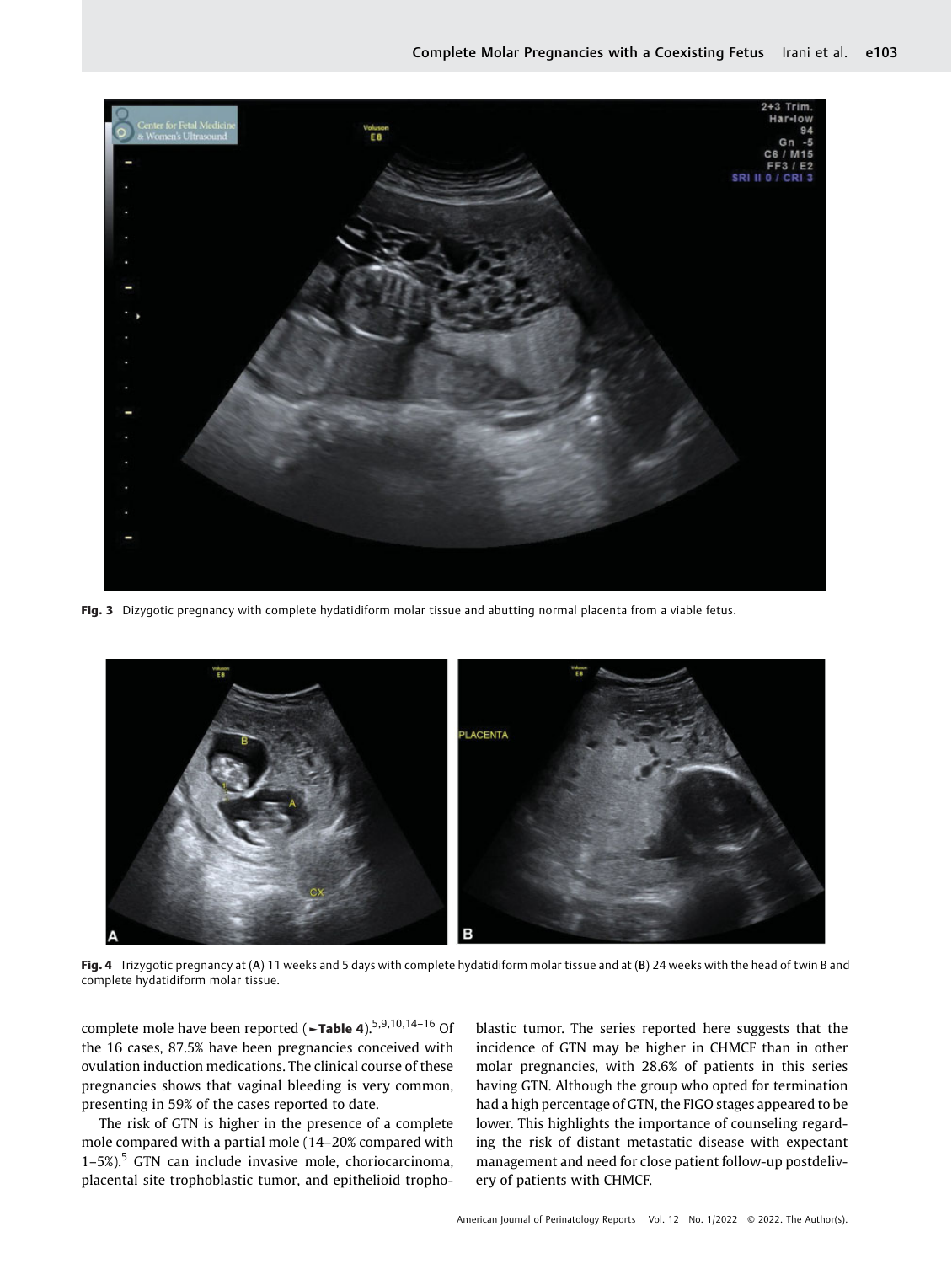| <b>. The first first first contract of the state of the contract contract of the contract of the first first first first case of the contract of the contract of the contract of the contract of the contract of the contract of</b> |
|--------------------------------------------------------------------------------------------------------------------------------------------------------------------------------------------------------------------------------------|
| )<br>)<br>)<br>)<br>)                                                                                                                                                                                                                |
|                                                                                                                                                                                                                                      |
|                                                                                                                                                                                                                                      |
|                                                                                                                                                                                                                                      |
|                                                                                                                                                                                                                                      |
| j<br>1                                                                                                                                                                                                                               |
| )<br>5<br>)<br>)<br>)                                                                                                                                                                                                                |
|                                                                                                                                                                                                                                      |
| .<br>.                                                                                                                                                                                                                               |
|                                                                                                                                                                                                                                      |

| Study                            | Age $(y)$       | Conception           | GA at<br>delivery<br>(wk) | Maternal compli-<br>cations                                           | Pregnancy out-<br>come                                      | <b>GTD</b>                                  | Postpartum<br>therapy                   | Confirmation of<br>diagnosis                                                 |
|----------------------------------|-----------------|----------------------|---------------------------|-----------------------------------------------------------------------|-------------------------------------------------------------|---------------------------------------------|-----------------------------------------|------------------------------------------------------------------------------|
| Sauerbrei et al <sup>14</sup>    | 23              | Clomiphene           | 22                        | VB, PEC with severe<br>features at 22 wk                              | Spontaneous<br>abortion                                     | $\frac{1}{2}$                               | MTX, ActD (5<br>cycles)                 | Postpartum by pla-<br>and elevated hCG<br>cental pathology                   |
| Ohmichi et al <sup>15</sup>      | 34              | hMG-hCG              | $\overline{1}$            | уB                                                                    | Spontaneous<br>abortion                                     | 토                                           | $\frac{4}{\sqrt{2}}$                    | Postpartum by pla-<br>and elevated hCG<br>cental pathology                   |
| Azuma et al <sup>16</sup>        | 24              | hMG-hCG              | $\overline{c}$            | $\mathfrak{S}$                                                        | Spontaneous<br>abortion                                     | $\frac{1}{2}$                               | $\frac{1}{N}$                           | Postpartum by pla-<br>cental pathology                                       |
| van de Geijn et al <sup>24</sup> | $\overline{5}$  | <b>LET</b>           | 24                        | $\mathfrak{S}$                                                        | PTL, SVD, neonatal<br>deaths of both<br>twins               | $\frac{1}{2}$                               | $\stackrel{\leq}{\geq}$                 | findings and elevat-<br>Antepartum US<br>postpartum<br>Confirmed<br>ed hCG   |
| Shahabi et al <sup>25</sup>      | 25              | Clomiphene           | $\overline{1}$            | Hyperthyroidism,<br>hyperemesis                                       | due to hyperemesis<br>Induced abortion                      | Choriocarcinoma,<br>pulmonary<br>metastasis | MTX (2 cycles)                          | findings and elevat-<br>Antepartum US<br>postpartum<br>Confirmed<br>ed hCG   |
| Shozu et al $^{26}$              | $\overline{5}$  | IVF-ET               | ij                        | ᢟ                                                                     | Induced abortion<br>due to VB                               | Invasive mole                               | MTX, ActD (6<br>cycles)                 | Postpartum by pa-<br>polymorphisms in<br>thology and DNA<br>placental tissue |
| Higashino et al $^{27}$          | 23              | Clomiphene, hFSH-hCG | 22                        | Hyperthyroidism,<br>features, pulmo-<br>PEC with severe<br>nary edema | Induced abortion<br>due to maternal<br>status               | Invasive mole                               | etoposide (2 cycles)<br>MTX (7 cycles), | findings and elevat-<br>Antepartum US<br>postpartum<br>Confirmed<br>ed hCG   |
| Gray-Henry et al <sup>28</sup>   | $\overline{5}$  | Metrodin, hCG        | $\frac{6}{1}$             | Massive VB                                                            | ening hemorrhage<br>due to life-threat-<br>Induced abortion | $\frac{1}{2}$                               | $\frac{1}{2}$                           | findings and elevat-<br>Antepartum US<br>postpartum<br>Confirmed<br>ed hCG   |
| Amr et al <sup>29</sup>          | $\overline{31}$ | Clomiphene, hCG      | 50                        | None                                                                  | PTL, SVD, neonatal<br>death of 1 twin                       | $\frac{1}{2}$                               | $\frac{4}{\sqrt{2}}$                    | Postpartum by pla-<br>and elevated hCG<br>cental pathology                   |
| Rajesh et al <sup>11</sup>       | 29              | Spontaneous          | 24                        | $\mathfrak{S}$                                                        | death of both twins<br>PTL, SVD, neonatal                   | $\stackrel{\circ}{\simeq}$                  | $\frac{4}{\sqrt{2}}$                    | findings and elevat-<br>Antepartum US<br>postpartum<br>Confirmed<br>ed hCG   |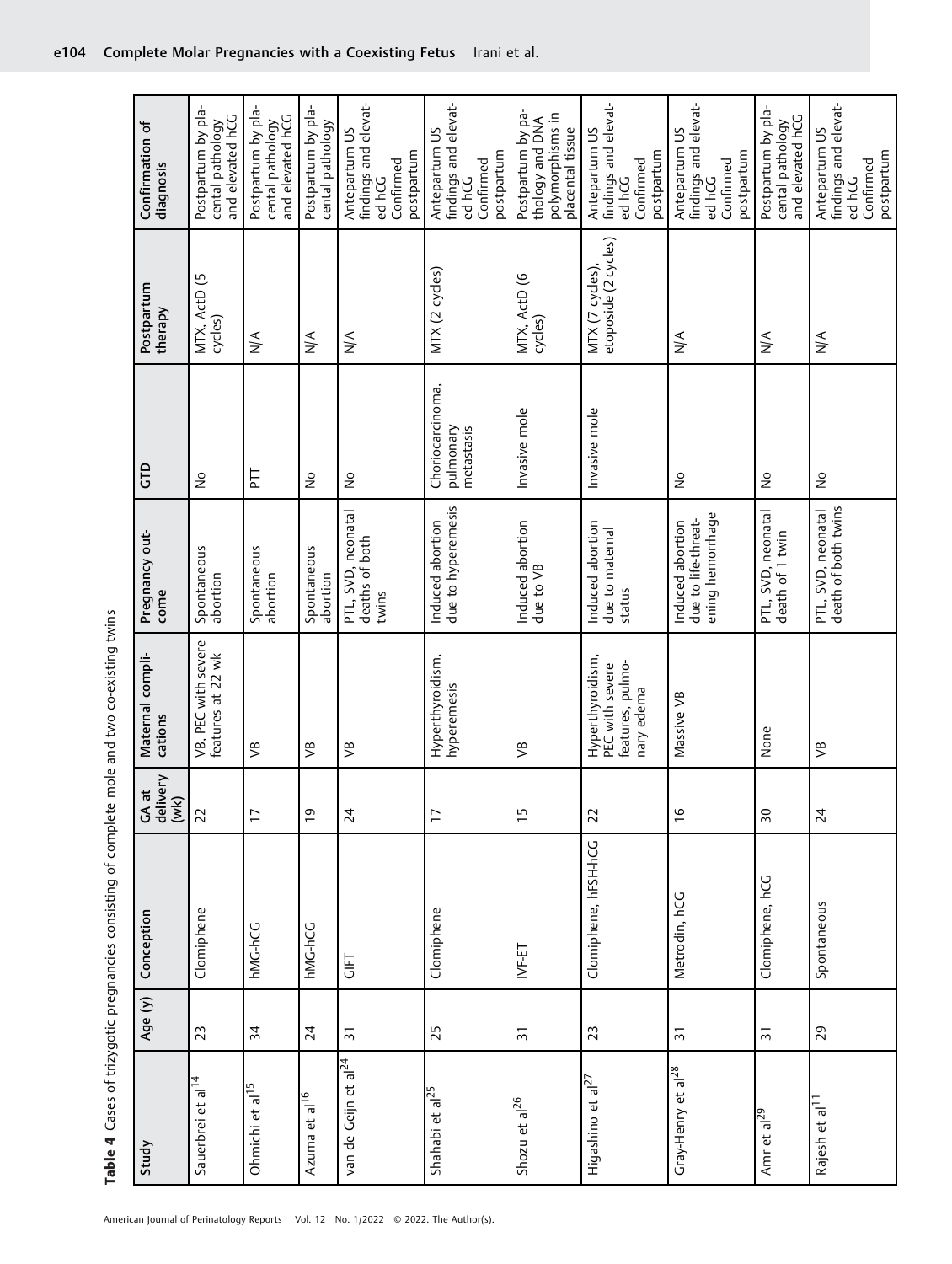| ŕ<br>€ |
|--------|
| Ė      |

| Study                        | Age $(y)$       | Conception                                                                                                                                                                                                                                                                                                                                                                                                                                                                                                                                                                                                                                                                                                                                                                                                                | GA at<br>delivery<br>(wk) | Maternal compli-<br>cations | Pregnancy out-<br>come                                                                               | <b>GD</b>                                  | Postpartum<br>therapy | Confirmation of<br>diagnosis                                                                                                    |
|------------------------------|-----------------|---------------------------------------------------------------------------------------------------------------------------------------------------------------------------------------------------------------------------------------------------------------------------------------------------------------------------------------------------------------------------------------------------------------------------------------------------------------------------------------------------------------------------------------------------------------------------------------------------------------------------------------------------------------------------------------------------------------------------------------------------------------------------------------------------------------------------|---------------------------|-----------------------------|------------------------------------------------------------------------------------------------------|--------------------------------------------|-----------------------|---------------------------------------------------------------------------------------------------------------------------------|
| Malhotra et al <sup>12</sup> | 29              | Spontaneous                                                                                                                                                                                                                                                                                                                                                                                                                                                                                                                                                                                                                                                                                                                                                                                                               | $\overline{2}$            | $\mathfrak{S}$              | Spontaneous<br>abortion                                                                              | $\frac{1}{2}$                              | $\frac{1}{N}$         | findings and elevat-<br>Antepartum US<br>postpartum<br>Confirmed<br>ed hCG                                                      |
| Takagi et al <sup>30</sup>   | 57              | hMG, hCG                                                                                                                                                                                                                                                                                                                                                                                                                                                                                                                                                                                                                                                                                                                                                                                                                  | 28                        | Cerclage placed             | PTL, CD for malpre-<br>sentation, survival<br>of both twins                                          | monary metastases<br>Invasive mole, pul-   | MTX (6 cycles)        | findings and elevat-<br>Antepartum US<br>postpartum<br>Confirmed<br>ed hCG                                                      |
| Bovicelli et al <sup>8</sup> | 32              | <b>ICSI</b>                                                                                                                                                                                                                                                                                                                                                                                                                                                                                                                                                                                                                                                                                                                                                                                                               | $\overline{5}$            | $\mathfrak{S}$              | testing, IUFD of one<br>nonreassuring fetal<br>twin (fetomaternal<br>Emergency CD for<br>hemorrhage) | $\frac{1}{2}$                              | $\frac{4}{\sqrt{2}}$  | findings and elevat-<br>CVS c/w all paternal<br>Antepartum US<br>postpartum<br>Confirmed<br>genotype<br>ed hCG                  |
| Steigrad et al <sup>3</sup>  | $\overline{4}$  | $\geq$                                                                                                                                                                                                                                                                                                                                                                                                                                                                                                                                                                                                                                                                                                                                                                                                                    | 34                        | ᢟ                           | CD due to VB, sur-<br>vival of both twins                                                            | Metastatic GTN,<br>metastases<br>pulmonary | MTX, FA (3 cycles)    | findings and elevat-<br>Antepartum US<br>postpartum<br>Confirmed<br>ed hCG                                                      |
| Ko et al $^{32}$             | 36              | IVF-ET, donor embryo                                                                                                                                                                                                                                                                                                                                                                                                                                                                                                                                                                                                                                                                                                                                                                                                      | 33                        | PEC with severe<br>features | CD due to PEC, sur-<br>vival of both twins                                                           | å                                          | $\frac{1}{2}$         | findings and elevat-<br>Antepartum US<br>postpartum<br>Confirmed<br>ed hCG                                                      |
| This study                   | $\overline{50}$ | GnTp, IUI                                                                                                                                                                                                                                                                                                                                                                                                                                                                                                                                                                                                                                                                                                                                                                                                                 | $\frac{6}{1}$             | HELP                        | SAB of twin B, then<br>induced abortion of<br>twin A due to ma-<br>temal status                      | Metastatic GTN,<br>metastases<br>pulmonary | XIM                   | findings and elevat-<br>Confirmed postpar-<br>tum (twin A unre-<br>markable, twin B<br>Antepartum US<br>partial mole)<br>ed hCG |
|                              |                 | syndrome; hFSH, human follicle stimulating hormone; hMG, human menopausal gonadotropin; ICSI, intracytoplasmic spermatic injection; IUFD, intrauterine fetal demise; IUI, intrauterine injection; IVF, in vitro<br>Abbreviations: ActD, actinomycin D; CD, cesarean delivery; EMA-CO, etoposide, methotrexate, actinomycin D, cyclophosphamide, vincristine; ET, embryo transfer; FA, folinic acid; GA, gestational age; GIFT,<br>gamete intrafallopian transfer; GTD, gestational trophoblastic disease; GTN, gestational trophoblastic neoplasia; hCG, human chorionic gonadotropin; HEELP, hemolysis elevated liver enzymes low platelets<br>fertilization; MTX, methotrexate; PEC, preeclampsia; PT, preterm; PTL, preterm labor; SAB, spontaneous abortion; SVD, spontaneous vaginal delivery; VB, vaginal bleeding. |                           |                             |                                                                                                      |                                            |                       |                                                                                                                                 |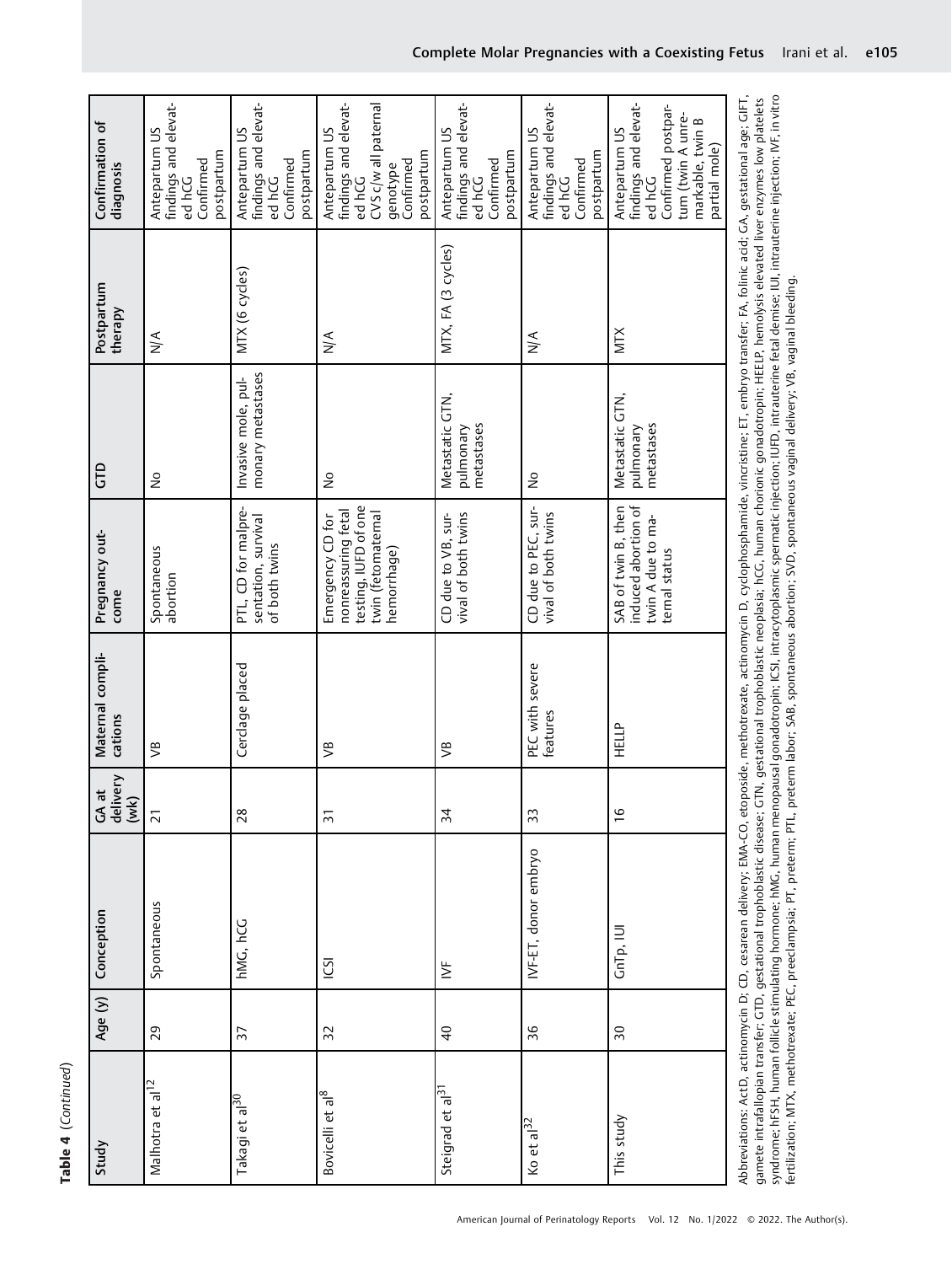A recent meta-analysis by Albright et al states that the risk of GTN in patients with normalization of β HCG by day 56, or after 8 weeks, is 0.35% for complete mole and 0.03% for partial mole.<sup>17</sup> This is in contrast to our series, where 50% of CHMCF patients who developed GTN had a nadir of β hCG by day 56. More studies and collaborative efforts are warranted to further evaluate the possibility of additional risk of GTN. It is well known that CHMCF carries a much greater risk of pregnancy complication if expectant management is performed, with increased risk of vaginal bleeding, preeclampsia, and preterm labor, but the increased risk of CHMCF may also carry a significantly increased risk of GTN, and this may indicate a longer period of serial β hCG measurements and surveillance and should prompt extensive patient counseling.<sup>1,3,4</sup>

One of the greatest strengths of our study is that this is the largest series to date for obstetric data in CHMCF and includes a wide geographic region. Additionally, the use of social media to engage physicians from across the country is a novel approach to transmural collaborations, instead of individual reports of complex cases. Once connected, the physicians were able to use a standardized collection of data across institutions, giving more uniformity to the data for comparison. Although our study has many strengths, it is limited by the potential of selection bias, and given its retrospective recall of cases, the worst cases with the poorest outcomes could have been collected and reviewed. Furthermore, the observational nature of the study cannot truly compare the management protocols, as is often the case with rare disorders.

## Conclusion

Overall, our findings demonstrate that it is possible to manage CHMCF expectantly but requires shared decisionmaking while factoring in maternal antepartum and peripartum risks, as well as increased risk of subsequent metastatic GTN. This case series can serve as a tool for engaging in full counseling of patients about the varied and potentially significant outcomes of CHMCF gestations, which are likely to be on the rise with the increasing use of ART.

Additionally, it is also important to consider innovative methods of extramural collaboration to amplify data accrual for rare disorders, such as CHMCF. This case series demonstrates a novel collaboration, as the idea was initiated in a private social media group of physicians and resulted in a wide collaborative effort from institutions across the United States. These same methods can be used with other rare complications to expand our knowledge base and lead to more meaningful observations from which to draw conclusions.

# Supplementary Video S1 Supplementary Video S1

Dizygotic pregnancy with complete hydatidiform molar tissue and a viable fetus with normal placental tissue. Online content including video sequences viewable at: [https://www.thieme-connect.com/products/](https://www.thieme-connect.com/products/ejournals/html/10.1055/a-1678-3563) [ejournals/html/10.1055/a-1678-3563.](https://www.thieme-connect.com/products/ejournals/html/10.1055/a-1678-3563)

Conflict of Interest None declared.

#### References

- 1 Sebire NJ, Foskett M, Paradinas FJ, et al. Outcome of twin pregnancies with complete hydatidiform mole and healthy co-twin. Lancet 2002;359(9324):2165–2166
- 2 Steller MA, Genest DR, Bernstein MR, Lage JM, Goldstein DP, Berkowitz RS. Natural history of twin pregnancy with complete hydatidiform mole and coexisting fetus. Obstet Gynecol 1994;83 (01):35–42
- 3 Lin LH, Maestá I, Braga A, et al. Multiple pregnancies with complete mole and coexisting normal fetus in North and South America: a retrospective multicenter cohort and literature review. Gynecol Oncol 2017;145(01):88–95
- 4 Matsui H, Sekiya S, Hando T, Wake N, Tomoda Y. Hydatidiform mole coexistent with a twin live fetus: a national collaborative study in Japan. Hum Reprod 2000;15(03):608–611
- 5 Vassilakos P, Riotton G, Kajii T. Hydatidiform mole: two entities. A morphologic and cytogenetic study with some clinical consideration. Am J Obstet Gynecol 1977;127(02):167–170
- 6 Fishman DA, Padilla LA, Keh P, Cohen L, Frederiksen M, Lurain JR. Management of twin pregnancies consisting of a complete hydatidiform mole and normal fetus. Obstet Gynecol 1998;91(04): 546–550
- 7 Lee SW, Kim MY, Chung JH, Yang JH, Lee YH, Chun YK. Clinical findings of multiple pregnancy with a complete hydatidiform mole and coexisting fetus. J Ultrasound Med 2010;29(02):271–280
- 8 Bovicelli L, Ghi T, Pilu G, et al. Prenatal diagnosis of a complete mole coexisting with a dichorionic twin pregnancy: case report. Hum Reprod 2004;19(05):1231–1234
- 9 Wax JR, Pinette MG, Chard R, Blackstone J, Do , Cartin A. Prenatal diagnosis by DNA polymorphism analysis of complete mole with coexisting twin. Am J Obstet Gynecol 2003;188(04):1105–1106
- 10 Vejerslev LO. Clinical management and diagnostic possibilities in hydatidiform mole with coexistent fetus. Obstet Gynecol Surv 1991;46(09):577–588
- 11 Rajesh U, Cohn MR, Foskett MA, Fisher RA, el Zaki D. Triplet pregnancy with a coexisting complete hydatidiform mole of monospermic origin in a spontaneous conception. BJOG 2000; 107(11):1439–1442
- 12 Malhotra N, Deka D, Takkar D, Kochar S, Goel S, Sharma MC. Hydatiform mole with coexisting live fetus in dichorionic twin gestation. Eur J Obstet Gynecol Reprod Biol 2001;94(02):301–303
- Zilberman Sharon N, Maymon R, Melcer Y, Jauniaux E. Obstetric outcomes of twin pregnancies presenting with a complete hydatidiform mole and coexistent normal fetus: a systematic review and meta-analysis. BJOG 2020;127(12):1450–1457
- 14 Sauerbrei EE, Salem S, Fayle B. Coexistent hydatidiform mole and live fetus in the second trimester: an ultrasound study. Radiology 1980;135(02):415–417
- 15 Ohmichi M, Tasaka K, Suehara N, Miyake A, Tanizawa O. Hydatidiform mole in a triplet pregnancy following gonadotropin therapy. Acta Obstet Gynecol Scand 1986;65(05):523–524
- 16 Azuma C, Saji F, Takemura M, et al. Triplet pregnancy involving complete hydatidiform mole and two fetuses: genetic analysis by deoxyribonucleic acid fingerprint. Am J Obstet Gynecol 1992;166 (02):664–667
- 17 Albright BB, Shorter JM, Mastroyannis SA, Ko EM, Schreiber CA, Sonalkar S. Gestational trophoblastic neoplasia after human chorionic gonadotropin normalization following molar pregnancy: a systematic review and meta-analysis. Obstet Gynecol 2020; 135(01):12–23
- 18 Nayeri UA, West AB, Grossetta Nardini HK, Copel JA, Sfakianaki AK. Systematic review of sonographic findings of placental mesenchymal dysplasia and subsequent pregnancy outcome. Ultrasound Obstet Gynecol 2013;41(04):366–374